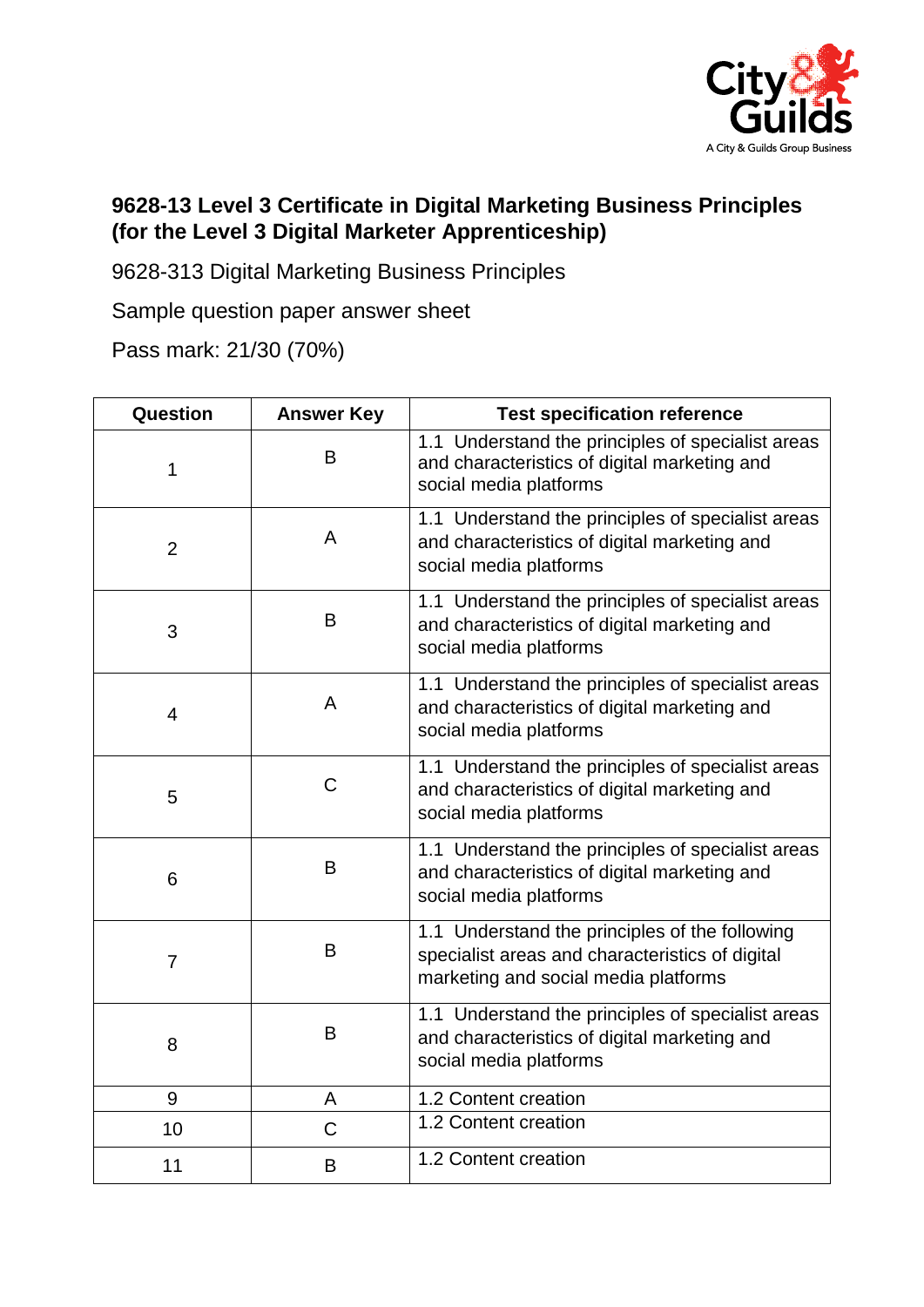| 12 | D | 1.2 Content creation                                                                                                                 |
|----|---|--------------------------------------------------------------------------------------------------------------------------------------|
| 13 | C | 1.3 Understand how and why to create a Pay-<br>Per-Click (PPC) campaign                                                              |
| 14 | A | 1.3 Understand how and why to create a Pay-<br>Per-Click (PPC) campaign                                                              |
| 15 | C | 1.3 Understand how and why to create a Pay-<br>Per-Click (PPC) campaign                                                              |
| 16 | B | 1.4 Summarise the positives and negatives of<br>all platforms including the strengths and<br>limitations of digital and social media |
| 17 | B | 1.4 Summarise the positives and negatives of<br>all platforms including the strengths and<br>limitations of digital and social media |
| 18 | D | 1.5 Understand how audience and competition<br>influence digital platforms in the working<br>environment                             |
| 19 | D | 2.1 Explain how digital marketing teams work in<br>conjunction with other business functions                                         |
| 20 | C | 2.1 Explain how digital marketing teams work in<br>conjunction with other business functions                                         |
| 21 | A | 2.2 Know how to keep up with the latest industry<br>developments and changes as part of<br>professional development                  |
| 22 | C | 3.1 Understand "the rules" of social media /3.2<br>Understand how to communicate effectively<br>using digital channels               |
| 23 | A | 3.3 Have an awareness of how building<br>relationships through conversation can assist the<br>sales process                          |
| 24 | C | 3.4 Understand the importance of branding and<br>its impact                                                                          |
| 25 | C | 3.5 Understand how to use hash tags in social<br>media content                                                                       |
| 26 | D | 4.1 Recognise threats to digital information                                                                                         |
| 27 | B | 4.1 Recognise threats to digital information                                                                                         |
| 28 | A | 4.2 Explain the scope of the legal requirements<br>in digital marketing                                                              |
| 29 | B | 4.2 Explain the scope of the legal requirements<br>in digital marketing                                                              |
| 30 | D | 4.3 Understand the key features, importance<br>and impact of organisational security policies                                        |